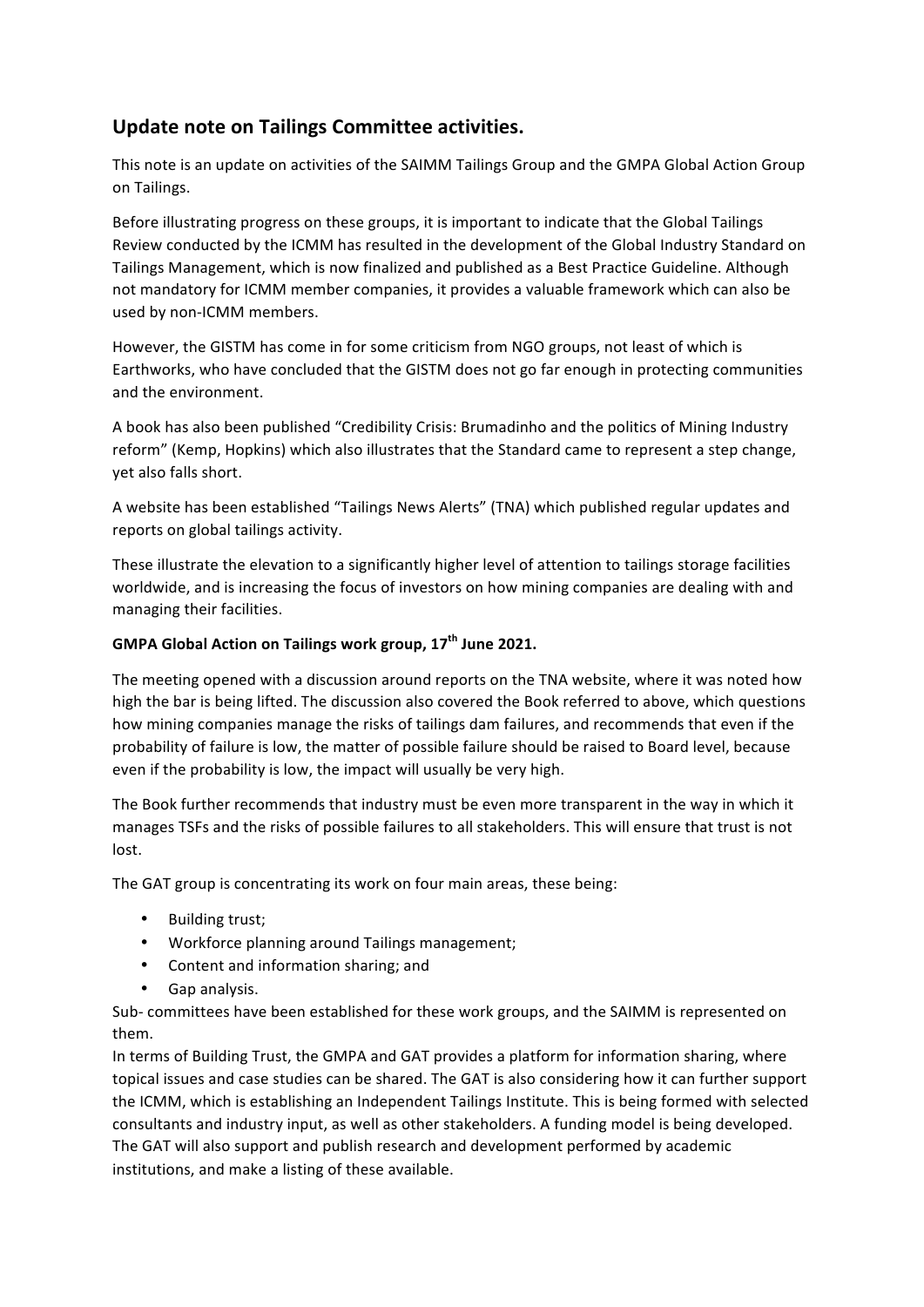In the area of workforce planning, this centres around establishing the necessary qualifications and registration of Competent People and/or Engineers of Record, with input from all the GMPA members.

A register is also being kept of all short courses and webinars that cover the topic, with assurance on common language, reliance on the ICMM Standard etc.. SAIMM has participated in the development of the book.

In terms of Content and Information Sharing, access is being provided to key resources through the GMPA Base Camp website, with a list of references. Participating members will also identify how technical information, papers etc., are identified and captured and channeled into a dedicated site within OneMine.

The GAT group and GMPA will also maintain a catalogue and register of all global tailings events and conferences, and coordinate this to ensure there are no clashes, and also ensure reciprocity through digital access.

The Society of Mining Engineers (SME) in the USA are completing their book on Tailings Management with 34 out of 43 chapters complete. Publication date is scheduled for January 2022.

## **The SAIMM Tailings Working Group.**

The SAIMM Tailings Working Group has established three sub-committees which cover the following:

- Competency, qualifications and competency;
- Standards and Guidance; and
- Conference Organising and information sharing.

In the area of Competency, Qualifications and Competency, the work is being guided by the GMPA GAT working group, and the GISTM.

A survey has been developed and circulated, enquiring on industry needs and thus far 60 responses have been received and are being analysed and summarised. The response has been most valuable and positive.

This work will then be shared with Academia, training providers and registration authorities. The group is also tracking the development of short courses both locally and internationally. In the area of Standards and Guidance, the aim is to establish whether a local Code within the Samrec/Samval Committee (SSC) should be developed. This Code should be a guidance document primarily, with limited but necessary standards, and should focus on self-assessment.

A vital piece of work that is required in South Africa is to review and update the SANS 10286 Standard on Mine Waste and Residue Deposits. The SAIMM is partnering with the South African Institute of Civil Engineers to spearhead this work, which will include participation of the Minerals Council South Africa, the Departments of Mineral Resources and Energy, Environment and Water Affairs, as well as other interested and affected parties. This work is being guided by the GISTM framework.

A request for funding for this work has been made to industry through the Minerals Council South Africa, and so far there has been favourable response from individual members.

This revision of SANS 10286 will provide guidance on the development of a Code similar in format and principles to SAMREC and SAMVAL. In the meanwhile a draft structure is being developed based on the SSC Codes, and preliminary discussions with the SSC have already begun.

The Conferencing work group is concentrating on the programme for the Global Tailings Standards and Opportunities for the Mine of the Future Conference, scheduled for 15<sup>th</sup>-1th November 2021. It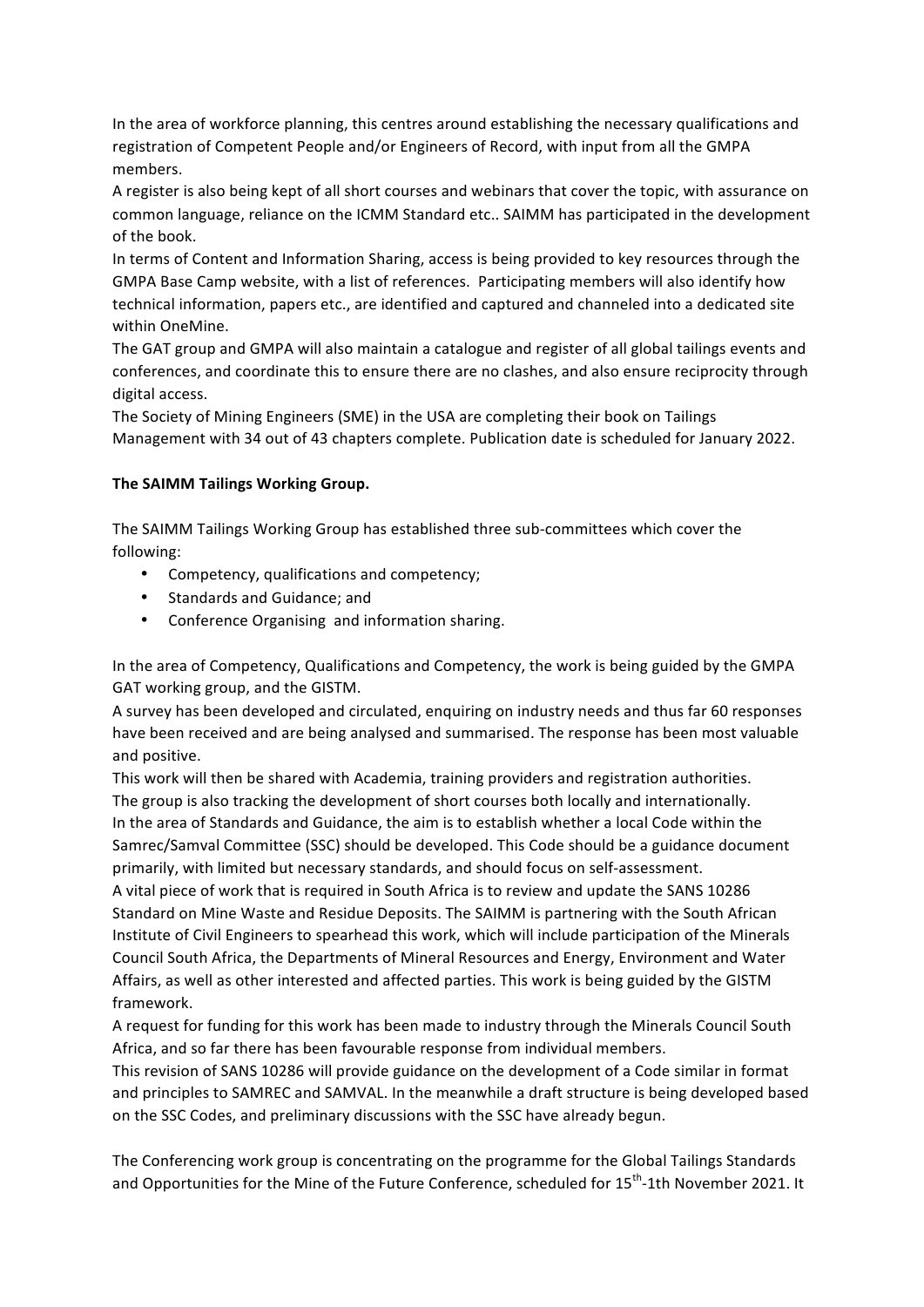has been resolved that as result of the current COVID-19 resurgence that this will be a virtual international event.

To date some 39 papers have been received and accepted, and there are 9 keynote speakers, from industry, academia, NGOs and the ICMM.

There will also be awards for outstanding contributions to Tailings Design and Management in South Africa.

The conference will follow the GISTM topics and serve to introduce the GISTM.

An emerging issue and debate from the global discussions centres around the design of tailings facilities, as either "upstream" or "downstream" facilities.

This debate concerns the safety of upstream facilities, which are the predominant design in Southern Africa. These have mainly been audited by the mining companies on the request of international investors, and the results have been posted on their websites.

The result of these audits have indicated that these facilities satisfy GISTM standards, but this needs to be verified through a thorough independent study. The SAIMM through the working group wishes to request funding for such a study to be conducted.



**The SAIMM Tailings Working Group work plan.**

The following is an update on the annual work plan.

- *1.* Finalise the Terms of Reference : *Completed.*
- *2.* Identify and engage with affiliated organization: *completed, SAICE.*
- *3.* Establish a competency and qualifications working group to define professional roles, and

the requirements in terms of qualifications, capabilities. *Established and working.*